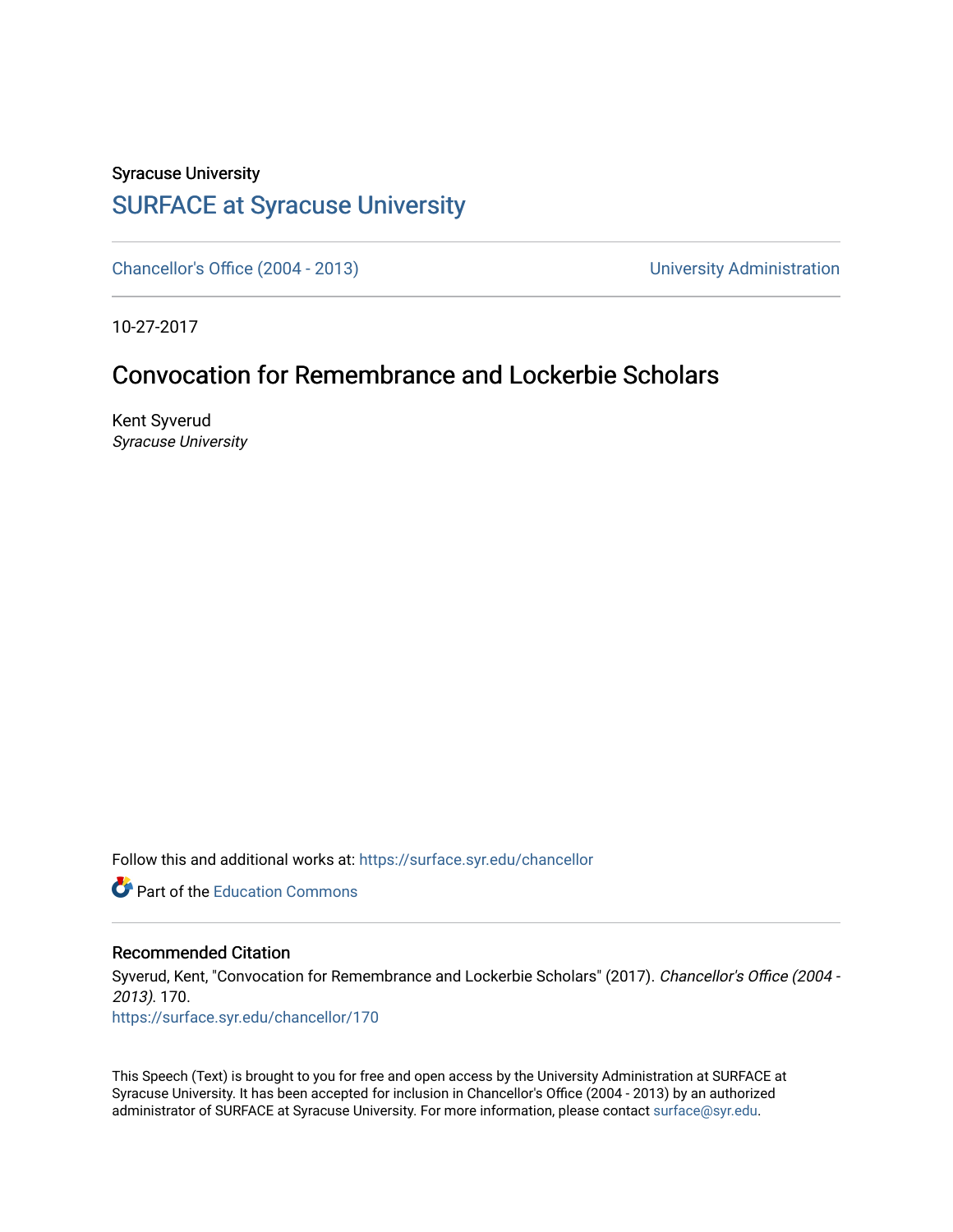## **Syracuse University**

Remarks by Chancellor Kent Syverud Delivered on October 27, 2017 Location: Hendricks Chapel Remarks: Convocation for Remembrance and Lockerbie Scholars

*The Chancellor was introduced by Pamela Brandes, Associate Professor of Management in the Whitman School of Management and Chair of the Remembrance Scholar Selection Committee*

Thank you, Pamela.

I acknowledge with respect the Onondaga Nation, the indigenous people on whose ancestral lands Syracuse University now stands.

I extend a warm welcome on behalf of all of Syracuse University to our honored guests here today - the families and friends of our Remembrance and Lockerbie Scholars, the families and friends of those aboard Pan Am flight 103, and all those who join us from Scotland, and from Washington.

My remarks today are for our current Remembrance and Lockerbie Scholars. I congratulate you on your character and your achievements that led you to be selected for this great honor. You represent the very best of your schools, and each of you is now tied by this honor even stronger to both Syracuse University and Lockerbie Academy.

Your honor in becoming a Lockerbie or Remembrance Scholar is also a responsibility. And that is what I want to talk about today.

"Turn my eyes away from what in my human weakness I cannot understand, and therefore cannot bear to look upon."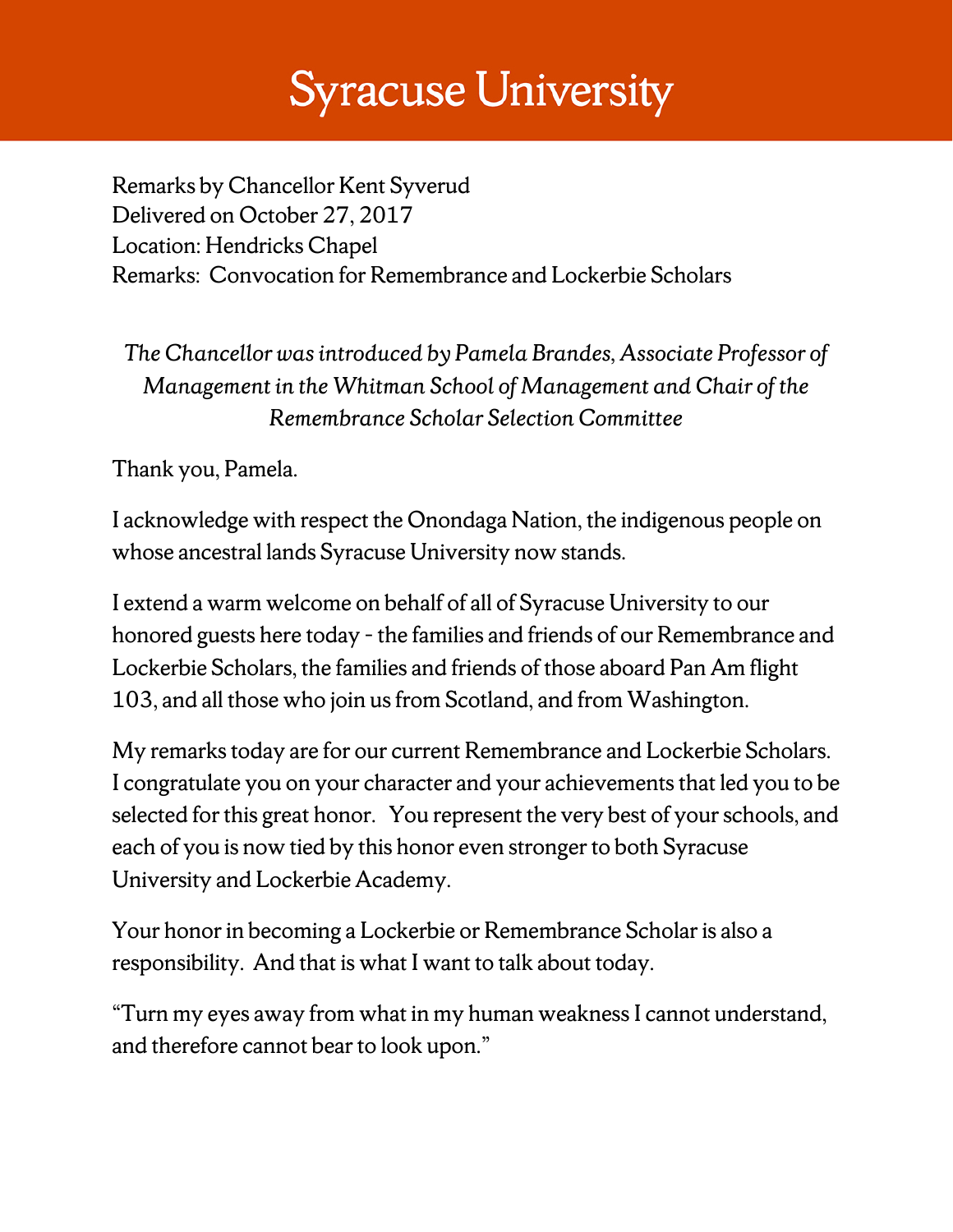Those are the words of a French priest, Pierre Theilhard de Chardin. More than anyone I know, he struggled movingly, both in his work and in his writing, with the problem of suffering. He addressed the normal human impulse, when confronted with violence, or tragedy, or disaster, or evil - the normal human impulse to turn your eyes away. To turn off the news. To focus on happier places and happier times. To flee to a place of comfort and refuge. To not think about it. "Turn my eyes away, from what in my human weakness I cannot understand, and therefore cannot bear to look upon."

Theilhard De Chardin viewed this normal human impulse as a weakness, and he struggled against it. There is so much bad that happens when people turn their eyes away. Most of all, in turning our eyes away, we help annihilate the memory of those who could not or did not turn away from confronting evil – those who were engulfed by the tragedy and those who struggled against it, those who tried to find and preserve good among the toughest of times.

This is my fourth Remembrance week. I have seen and been moved by all the ways the Remembrance and Lockerbie Scholars help all of us to turn our eyes toward what happened on December 21, 1988, and after. I have been moved by the ways you preserve and pay forward the memory of our people on the plane and on the ground.

I have heard the speeches now four times, and seen the roses laid and the empty chairs and the countless innovative ways our students refresh our memory and our resolve.

But last year I realized there was something missing for me. I felt I could not truly respect these events here in Syracuse without also paying respects to the village of Lockerbie. So, my wife Ruth and I went to Lockerbie in June, with the help and counsel of many gracious people, including Professor Larry Mason, Coach Roy Simmons, Lockerbie and Remembrance Scholar Fergus Barrie and his family, Brian Asher at Lockerbie Academy, Colin Dorrance and Stuart Cossar of the Scottish police, and many others.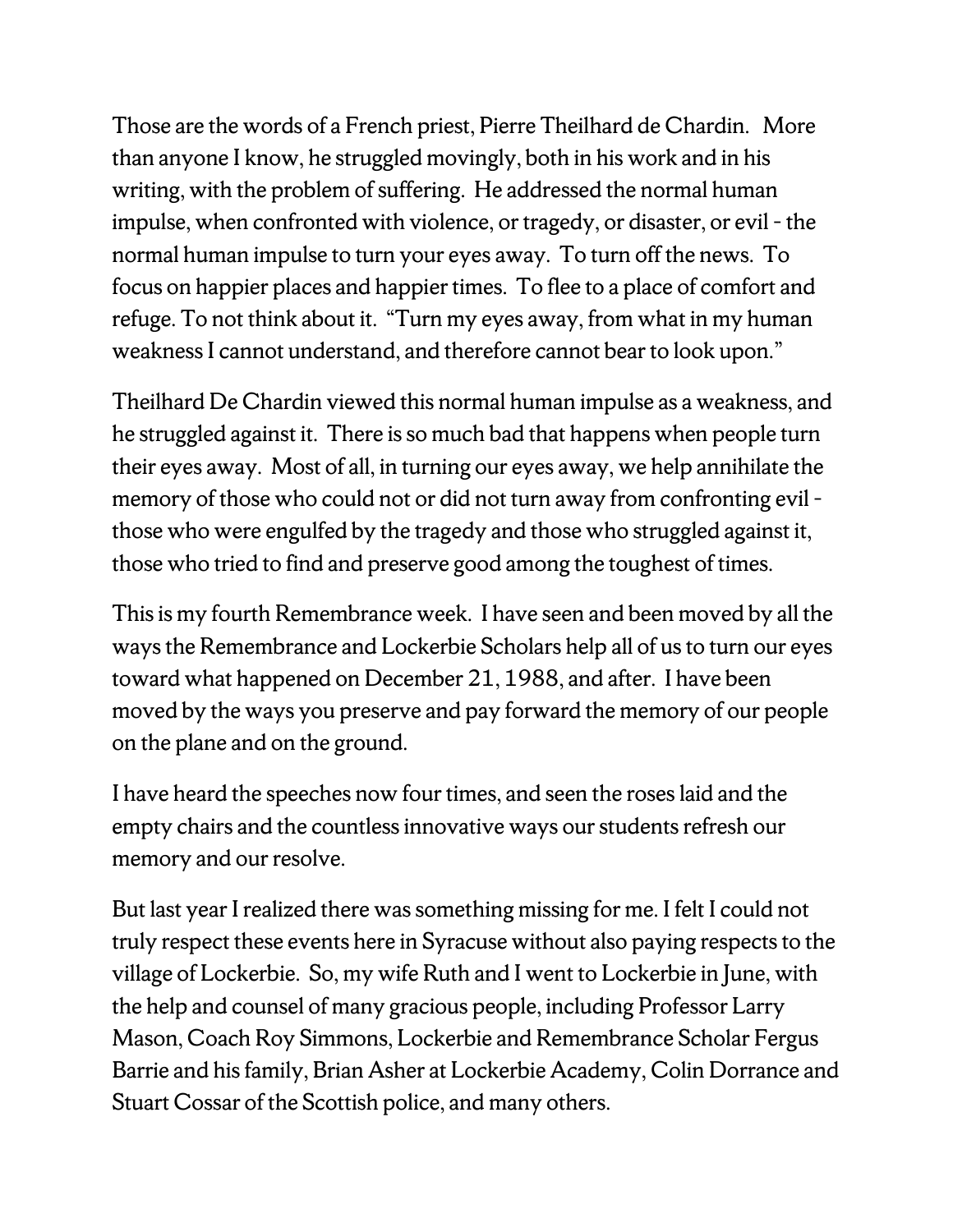What we found in Lockerbie was not what we expected. Sure, we visited the Academy and Tundergarth Church and Dryfesdale Cemetery, where so many lost are remembered. We went to Sherwood Crescent, the neighborhood where many in town died and where a beautiful garden now thrives.

The Lockerbie we saw was beautiful and moving. But what was more amazing was the people of this town. We met so many people who with quiet grace and dignity had refused to turn their eyes away. On a night close to Christmas in 1988, tragedy and disaster rained down on their town. Wreckage and fire and debris. Suitcases and belongings and passengers and crew, and among them 35 Syracuse University students.

We met so many people in Lockerbie who turned towards the unfathomable and helped, and who continue to help to this day.

I just want to share one example. At Lockerbie Academy, we met an older Scottish woman with gray hair, Josephine Donaldson. Twenty-nine years ago, she confronted the piles of debris and belongings of the passengers on the plane - suitcases and backpacks and purses, soaked with water and dirt and aviation fuel.

She was among the Scots who volunteered to wash the laundry. For the families of foreigners, of strangers she never met, she laundered clothing and cleaned possessions, neatly folding and wrapping them in homemade covers, so that the families would know someone in Scotland cared.

In the course of doing this, she discovered, in a purse and a suitcase, birthday cards to two Syracuse University students that the students had carefully saved. She realized that these two girls had been born on the same day in October and in the same year, and had each celebrated their  $21<sup>st</sup>$  birthday just weeks before the flight.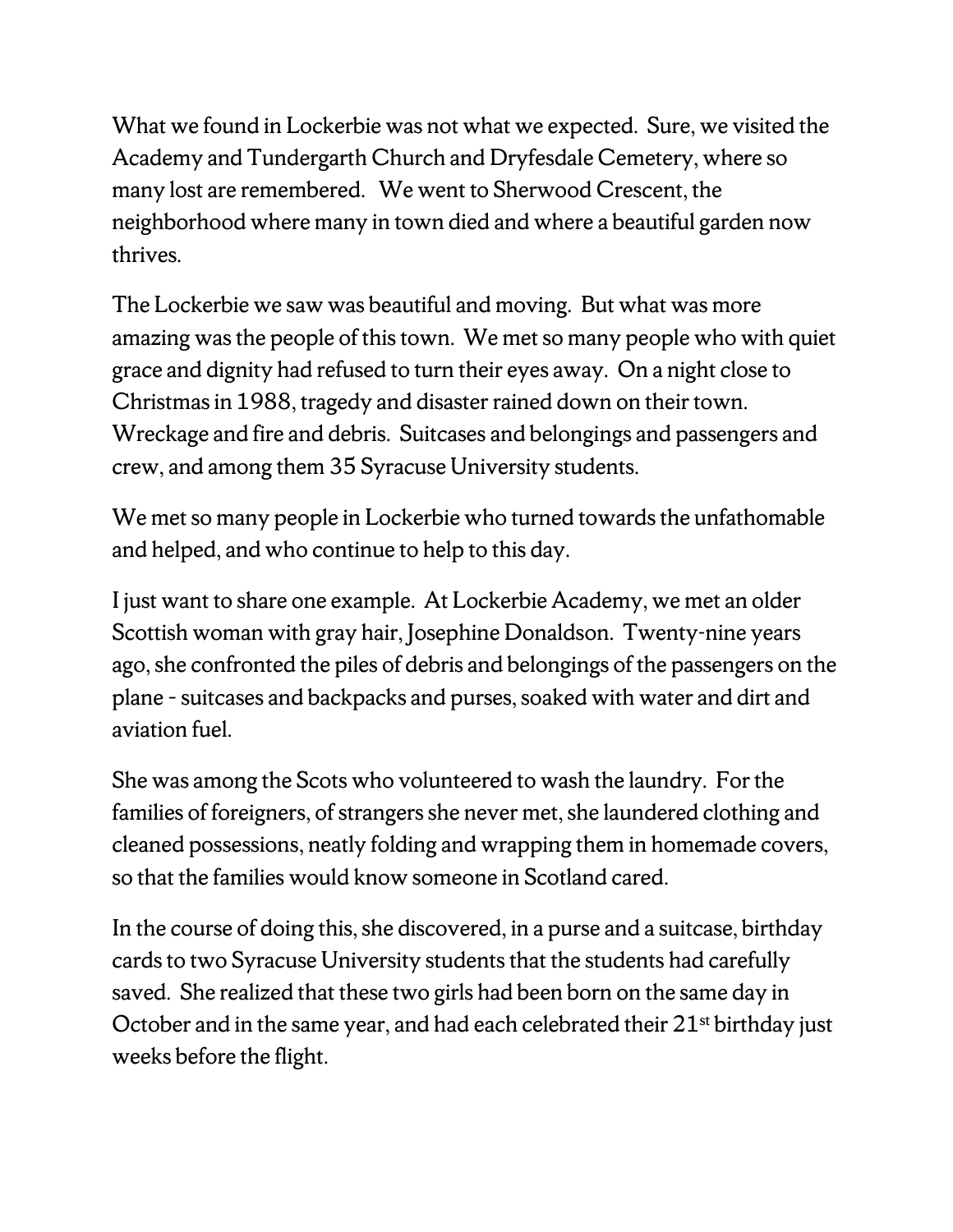That discovery affected her, and she brooded on it. When October 1989 came around, she took flowers to Dryfesdale Cemetery on their birthday to honor each of her two girls, Nicole Boulanger and Amy Shapiro. She went again that December on the  $21<sup>st</sup>$ . She has gone every year since with flowers for her girls, every October and December.

I asked her if she had told anyone, or had contacted the families. She said no, it was hard, and boy did I believe her. She did not talk about it for decades she said she did not want to call attention to herself. She just thought someone in Scotland should remember her girls.

Remembrance and Lockerbie Scholars, you live in age where so many seem to be loud and self-centered, where there seems so little empathy for strangers and foreigners, where quiet grace and decency seem discounted.

What I ask of you, who are the best of Syracuse University, the best of Lockerbie Academy, what I ask is that you remember all your lives the quiet decency and grace of Lockerbie and of Scotland. I ask you to remember a people who, when ruin and death rained down upon them, had the courage and decency to turn and face it, and who have since embraced this University, to its great blessing. In what I pray will be your long lives, I ask that you remember these 35 students, that you remember Andrew McClune, and that you remember them in the way Lockerbie has modeled for you, by paying forward their decency and grace toward others, even toward strangers. That will make Syracuse University even prouder of you than we are now, and that's saying a lot.

Tomorrow, October 28, 2017, is Nicole Boulanger and Amy Shapiro's 50th birthday. Tomorrow, in Scotland, I know a real lady with gray hair and flowers will go to a cemetery.